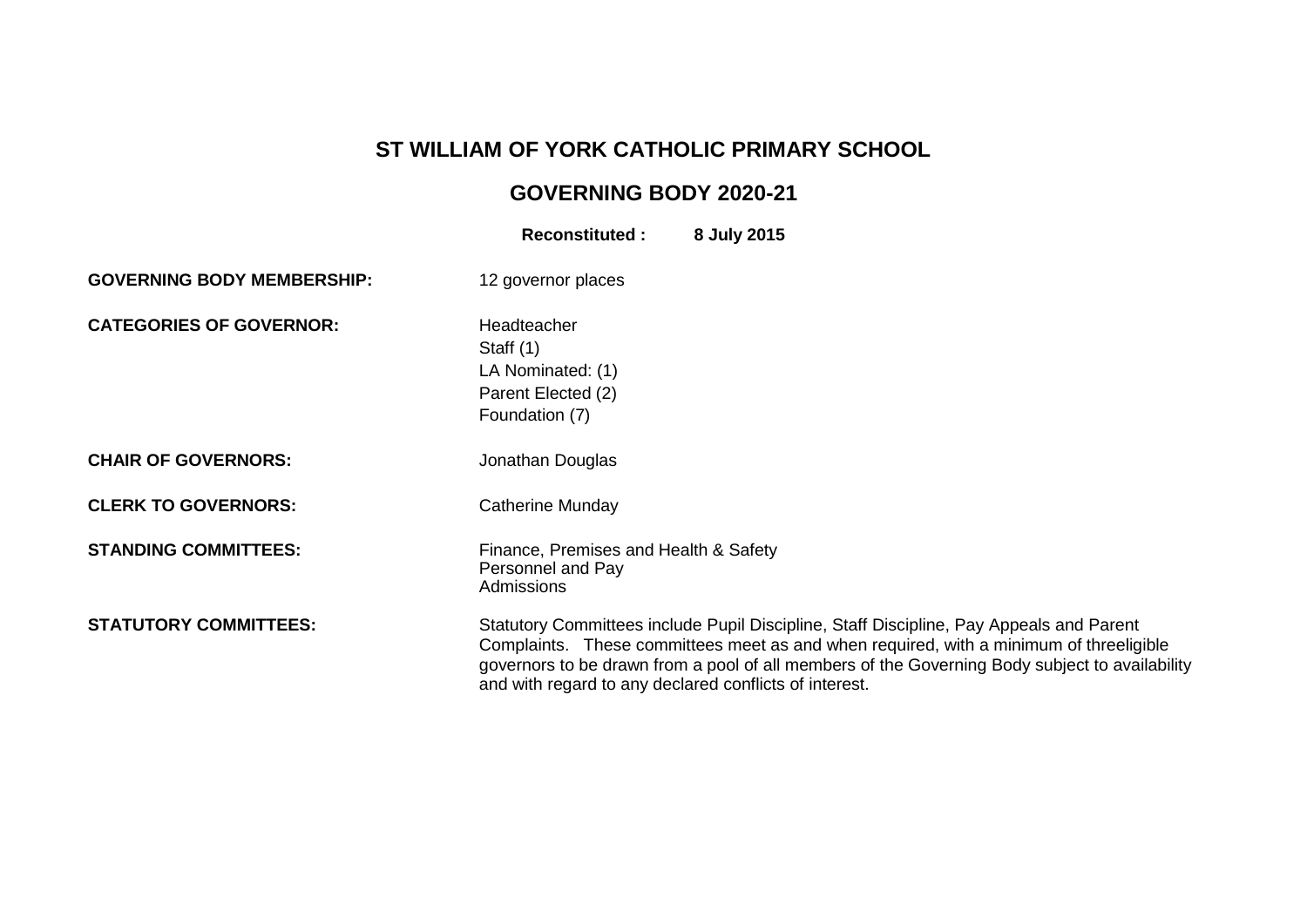## **Governors' details 2020-21**

| <b>Full Name</b>         | <b>Category</b>    | <b>Appointed</b><br><b>By</b> | Date of<br>App/ment | Re-app/ment<br>and Term of<br><b>Years</b> |   |            |                                                          | Date of<br><b>Resignation</b>                                   | <b>Committee Membership</b> | <b>Responsibilities</b> | Voting<br><b>Rights</b> |
|--------------------------|--------------------|-------------------------------|---------------------|--------------------------------------------|---|------------|----------------------------------------------------------|-----------------------------------------------------------------|-----------------------------|-------------------------|-------------------------|
| <b>Laurence Barber</b>   | Foundation         | Archdiocese<br>of Southwark   | 25/07/2019          | n/a                                        | 4 |            | Personnel & Pay                                          |                                                                 |                             |                         |                         |
| <b>Margaret Connolly</b> | Foundation         | Archdiocese<br>of Southwark   | 8/11/2010           | 15/01/2019                                 | 4 |            | Personnel & Pay                                          | Vice Chair of Govs.<br>Appraiser<br>Class Link                  | n/a                         |                         |                         |
| <b>Jonathan Douglas</b>  | Foundation         | Archdiocese<br>of Southwark   | 8/01/2009           | Wef<br>08/01/2021                          | 4 |            | Finance Premises and HS<br>Personnel & Pay<br>Admissions | Chair of Govs.<br>Appraiser<br>Class link                       | n/a                         |                         |                         |
| <b>Sabrina Fernandez</b> | Foundation         | Archdiocese<br>of Southwark   | 25/04/2019          | n/a                                        | 4 |            | Finance Premises and HS                                  | Class Link                                                      |                             |                         |                         |
| <b>Octavia Holland</b>   | Local<br>Authority | Governing<br>Body             | 9/11/2016           | 3/12/2020                                  | 4 |            | <b>Admissions Committee</b>                              | Vice Chair of Govs<br><b>Training Link</b><br><b>Class Link</b> | n/a                         |                         |                         |
| <b>Bayo Igoh</b>         | Parent             | Parent Body                   | 12/02/2019          | n/a                                        | 4 |            | Finance, Premises and HS                                 | <b>Committee Chair</b><br><b>Class Link</b>                     |                             |                         |                         |
| <b>Catherine Lewis</b>   | Foundation         | Archdiocese<br>of Southwark   | 1/09/2006           | 1/09/2018                                  | 4 |            | Personnel & Pay<br>Admissions                            | Appraiser<br>Class Link                                         | n/a                         |                         |                         |
| <b>Sharon Lynch</b>      | Headteacher        | ex officio                    | 1/04/2005           | n/a                                        |   |            | All Committees                                           |                                                                 | n/a                         |                         |                         |
| Fr Habte Ukbay           | Foundation         | Archdiocese<br>of Southwark   | 4/11/2019           | n/a                                        | 4 |            |                                                          |                                                                 |                             |                         |                         |
| <b>Thomas Vaughan</b>    | Foundation         | Archdiocese<br>of Southwark   | 6/08/2018           | n/a                                        | 4 | 23/07/2021 | Personnel and Pay                                        | Committee chair<br><b>Website Link</b><br>Class Link            | n/a                         |                         |                         |
| Alfonso Vega Acosta      | Parent             | Parent Body                   | 23/06/2021          | n/a                                        | 4 |            |                                                          |                                                                 |                             |                         |                         |
| <b>Samantha Webster</b>  | Staff              | Staff body                    | 19/09/2019          | n/a                                        | 4 |            |                                                          |                                                                 | n/a                         |                         |                         |